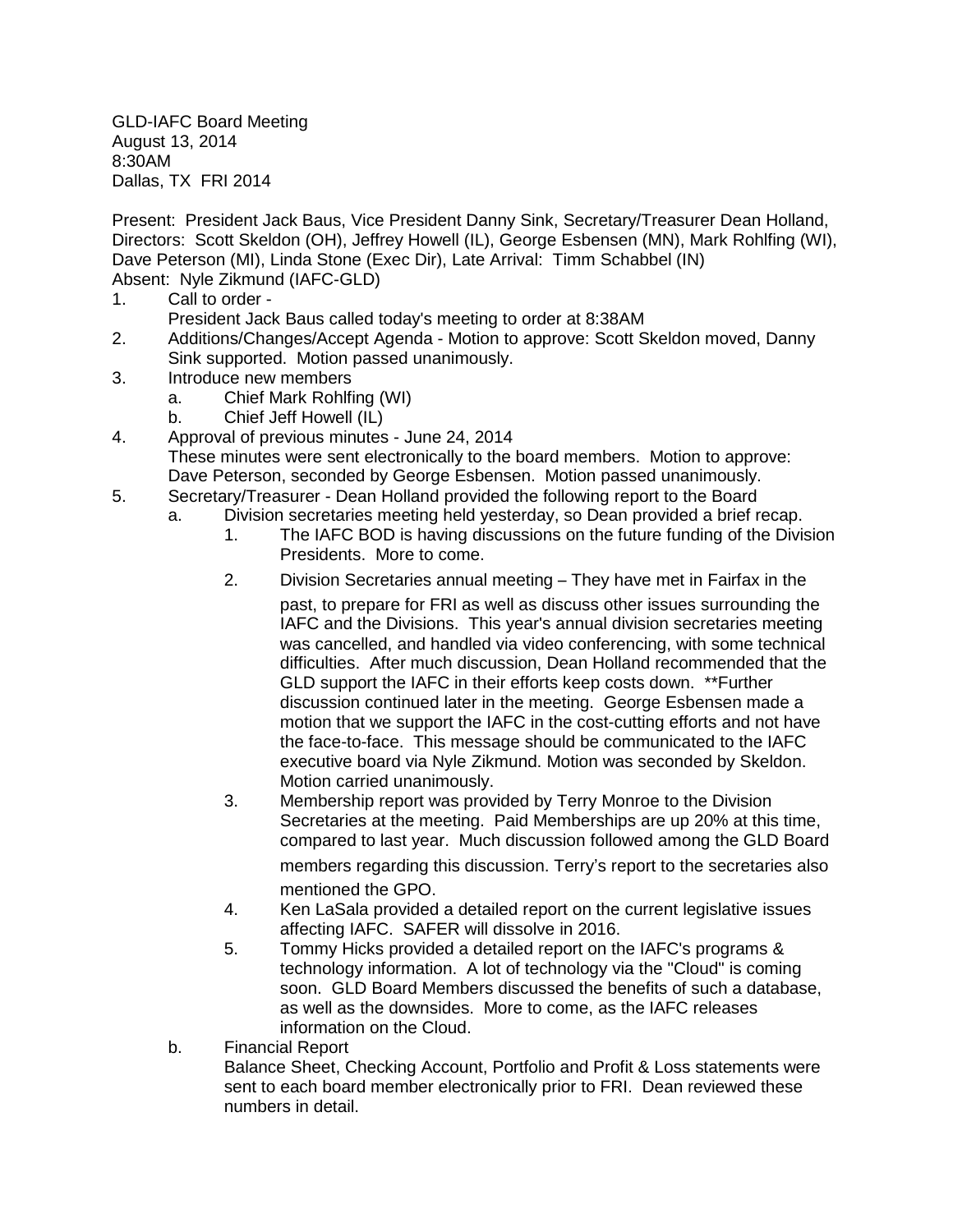Investments: Dean provided detailed information on the Investment Portfolio. As of 7/31/14 the Portfolio Value is \$46,794.37 Checking Account - as of 7/17/14 the balance was \$13,226.23 Dean also provided P&L detailed information. Report was accepted. c. Membership Report

- Dean provided a detailed report on the income history (starting back in 2009) and projected membership revenue. Chief Mark Rohlfing asked about fund raising and sponsorship possibilities. Dean provided information surrounding the sponsors for FRI's hospitality suite, other events & possible sponsorship opportunities.
- d. Commission agreement between GLD & Dean Holland re: Avon 5-year Contract -- Dean provided the background on this exclusive contract between Avon (Don Reycroft) & GLD, as well their exclusive sponsorship of the GLD Membership Luncheon held annually during FRI. Dean challenged the integrity of the GLD Board and requests that the balance of his future commission to be paid, even though he is leaving his position with the GLD. Much discussion followed. President Baus facilitated this discussion, and provided further information. There was a motion made on the floor by Dean Holland to continue the incentive pay from Avon, beyond Dean's employment with the GLD. No support was announced. Motion did not pass.

Chief Mark Rohlfing followed up with this idea of having someone continuing the recruitment process of new sponsors, and related commissions to that "sales person" in the future. Much discussion followed. Dean reminded the Board members that something must be done to increase revenues ASAP.

- 6. International Director Though unable to attend, Chief Nyle Zikmund sent an email during today's meeting, and provided his extensive report. President Baus encouraged all Board Members to review Zikmund's report.
- 7. President President Baus provided the following report:
	- a. Credit Card authority to Linda President Jack Baus provided the background on the credit cards (currently four issued: Pres, VP, Sec, & Linda). Linda will now be the Authorized User on the account, and will simply issue "employee" cards to certain board members.
	- b. Chief Jim Grady was unable to attend FRI, and John Rukavina (IAFC) is unable to cover this Endorsement Resolution report during tomorrow's Division Luncheon - President Baus will handle the report during the luncheon.
	- c. 2nd VP Candidates coming tomorrow during the Division Luncheon. Discussion followed on the voting process.
- 8. Vice President Vice President Danny Sink provided the following report:
	- a. Update on Twitter Account will be talked about later in the meeting.
		- b. Shirts were provided to the board members during today's Board meeting.
- 9. Fire Rescue GPO Chief John Schuldt was unable to attend FRI, but had spoken with President Baus prior to FRI and stated that he had nothing to report on the Group Purchasing system. Dean & Jack provided details on this GPO such as GLD's revenue, committee, etc. Discussion followed on the actual users of the GPO throughout the GLD. President Baus asked Chief Jeff Howell to contact Jessica with the GPO, to research the big players within the Great Lakes Division. Chief Howell agreed to find out more information, and he will touch base with Chief John Schuldt with any questions.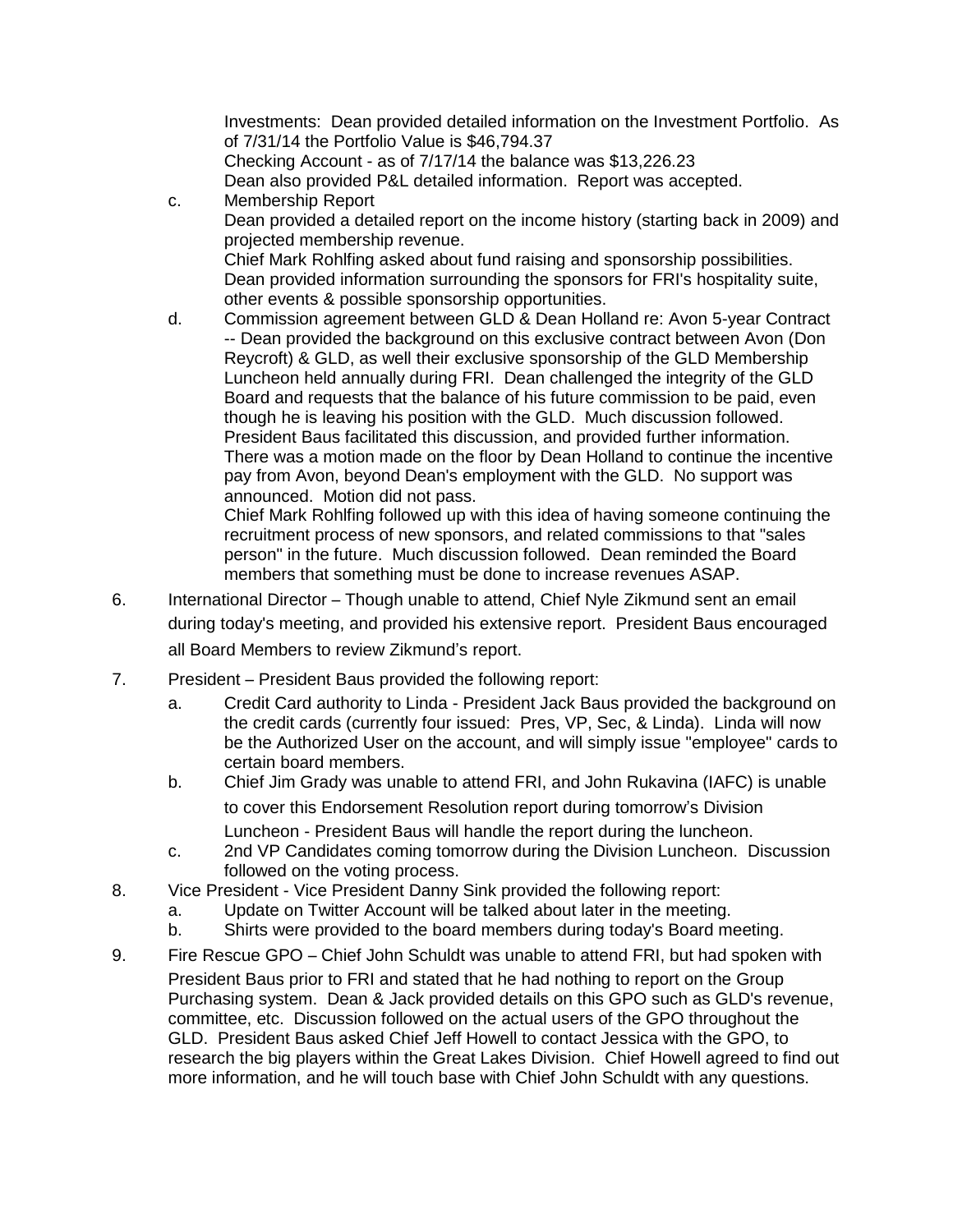The Board discussed the subject of finding new reps to be placed on this GPO committee.

- 10. State Directors
	- a. Ohio Scott Skeldon provided a brief report. The State had a very successful conference, and provided information on the benefits of their new Executive Director. There was nothing new to mention regarding legislation. They are looking to develop a strategic plan in the near future. He discussed that the terms of the board members has changed from 2-year terms to one-year terms.
	- b. Minnesota George Esbensen provided a brief report. The State is in the process of hiring a new Executive Director, to manage the 24 State Board Members. The Search Committee brought forth only one candidate for the open position, and that candidate was rejected. George provided details surrounding the search process, and the issues affecting the overall RFP. Another RFP will be posted in the future. State Chiefs Conference is coming up mid-October. They are expecting a successful turnout. George provided information on the current legislative issues affecting the State, such as the residential sprinkler systems. Other issues discussed were: Language surrounding LODD's, Fireworks funding, tax stipend. Much discussion followed on the sprinkler issue and builders.
	- c. Michigan Dave Peterson provided the following report: The State has a new President coming into the position (Chief O'Brian). The incoming VP will also be new (Glotzbach). Dave currently holds the GLD rep position, but he does have an opponent in the "race." Dave provided information on the current Fireworks legislation & related guidelines and the funding issues back to the communities. Issues surrounding the sprinkler legislation and builders. Cost recovery and affiliated electric companies, legislation was also mentioned. Annual MAFC Summer conference was pushed to the Fall. Now the conference will be in October 2014 in Traverse City.
	- d. Illinois Jeff Howell provided the following report: The current State president has recently left his Chief position, and took an Asst. Chief's job nearby, so his position on the Board is secured. The State also posted an RFP but ultimately rejected all candidates. State conference coming up in October. Jeff provided many details surrounding the massive amount of legislative issues in the State.
	- e. Wisconsin Mark Rohlfing provided the following report: The State provided details on their annual conference. He provided brief details on the current legislation affecting the State. He provided information on the new State Hazmat response system. Much discussion followed on the issues surrounding builders and the opposed suggestion of retrofitting of high rises for sprinkler systems in Madison.
	- f. Indiana Danny Sink & Timm Schabbel provided the following report: State conference is next week. Legislative issues include Dept of Health trying to take over EMS, and related trauma system issues. Also mentioned were pension reform issues and the upcoming November elections.
- 11. Old Business
	- a. IAFC 2nd Vice President Endorsement Resolution already covered earlier during today's Board meeting. Nothing more to add at this time.
	- b. Treasurer Appointment Policy Michigan first President Baus provided information on this position/oversight committee. This is a good business practice. It's been considered on rotating this position amongst the board members on an annual basis. Discussion also considered for this position to be a responsibility of the Vice President. After discussing, the Board members all